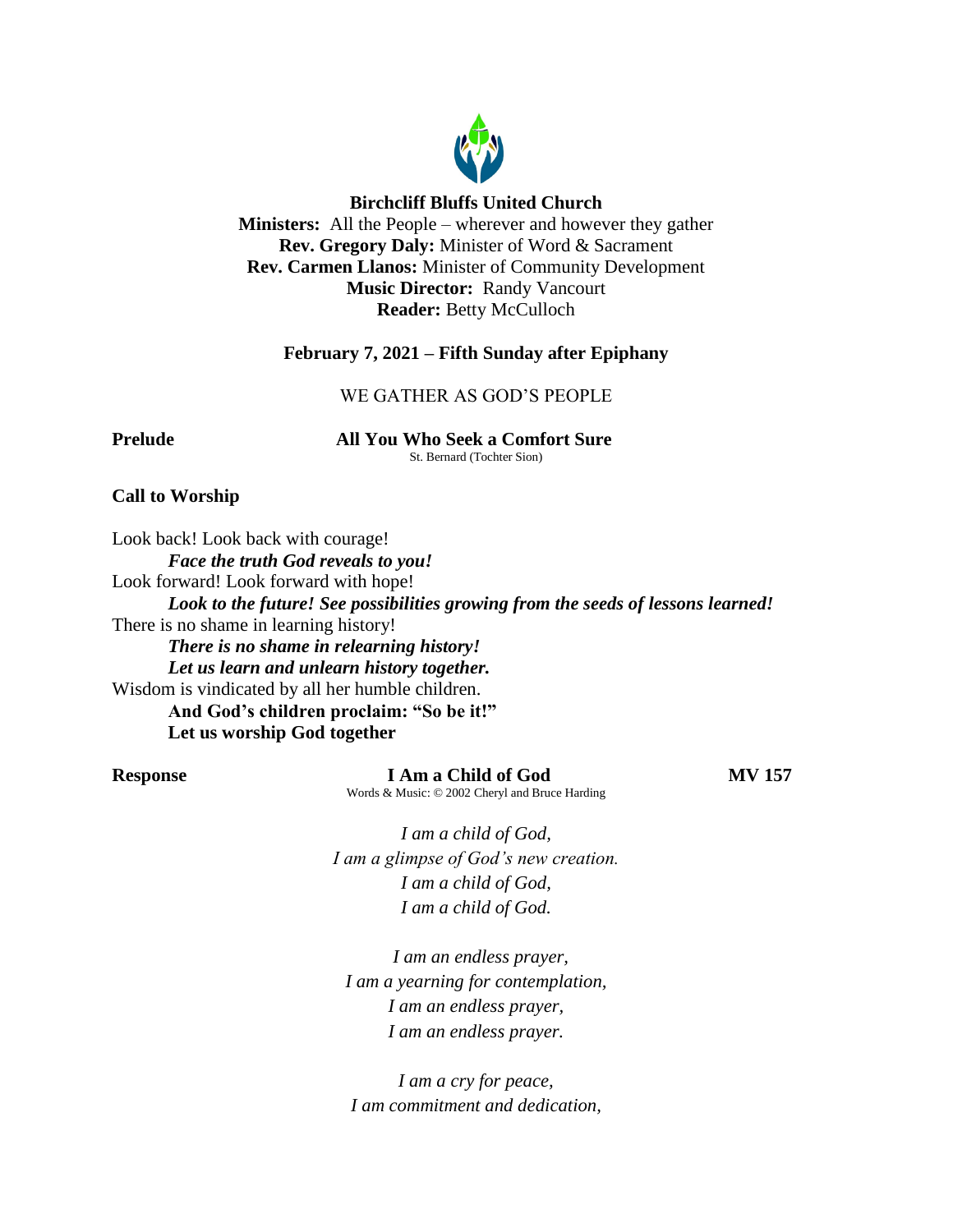*I am a cry for peace, I am a cry for peace.*

*I am a song of joy, I am the moment of jubilation, I am a song of joy, I am a song of joy.*

### **Life & Work of the Church**

*Welcome to online worship*

### **Land Acknowledgement**

As we prepare for worship, we take a moment to acknowledge the sacred land beside the water on which Birchcliff Bluffs United Church stands. It has been a site of human activity for many thousands of years. This land is the territory of the Huron-Wendat and Petun First Nations, the Seneca, and most recently, the Mississauga's of the Credit and Scugog, part of the Williams Treaty. Today, the





meeting place around Toronto is still the home to many Indigenous people from across Turtle Island. We are grateful for the opportunity to live and work on this territory. We seek to be mindful of broken covenants and the need to strive to make right with all our relations.

### **Candle Lighting**

**Opening Hymn We Are Pilgrims VU 595** Words & Music: Richard Gillard © 1977 Scripture in Song

> *We are pilgrims on a journey, fellow travellers on the road; we are here to help each other walk the mile and bear the load.*

*Sister, let me be your servant, let me be as Christ to you; pray that I may have the grace to let you be my servant too.*

*I will hold the Christ-light for you in the night-time of your fear; I will hold my hand out to you, speak the peace you long to hear.*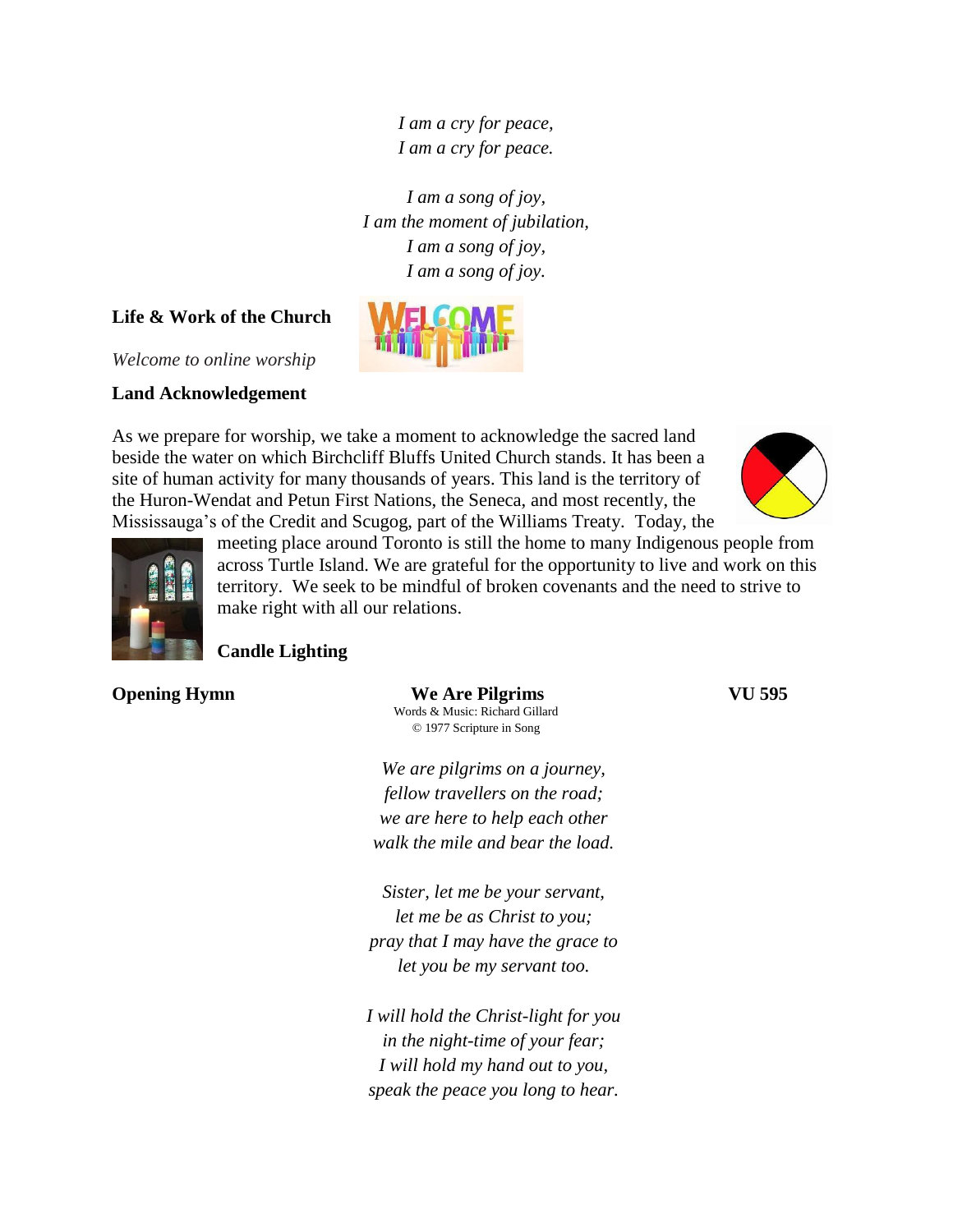*Brother, let me be your servant, let me be as Christ to you; pray that I may have the grace to let you be my servant too.*

### **Prayer for Grace**

*God, it is hard for us to be open to others who are not like us. We do not do well with change, and "those people" might change us. We want to do what's right, but the truth is, we are scared; scared of the unknown, scared that others may look at us funny; scared, too, of the vulnerability of reaching out. We know that we need to trust you more, but this is hard work. So we go into our comfort zone and do nothing. Forgive us God. Remind us of the choices Jesus made to show love for you and for the world. Help us to muster some faith, even as small as a mustard seed. Quell our fear, so we can be bold for you; speaking up in order to break barriers of injustice. Help us to be a channel of your peace and a good citizen of your kin-dom. Amen.*

### WE LISTEN FOR GOD'S WORD

### **And Now For Something Completely Different**



As we consider the voices that are not heard in our church, what questions do we need to ask? How do we model what we believe about equity and belonging when we come together? How do we bring our whole selves to our gatherings? How are our practices reproducing inequity?

In what ways do we "default to White?" What are the assumptions we make about what and who matters?

### **Prayer of Illumination**

*The scriptures proclaim to us the message of your light. Loving and ever-present God, shine your light upon us so that we may discover and live a path that follows you. Amen*



**Isaiah 40: 21-31 New Revised Standard Version**

Have you not known? Have you not heard? Has it not been told you from the beginning? Have you not understood from the foundations of the earth? **<sup>22</sup>** It is God who sits above the circle of the earth,

and its inhabitants are like grasshoppers;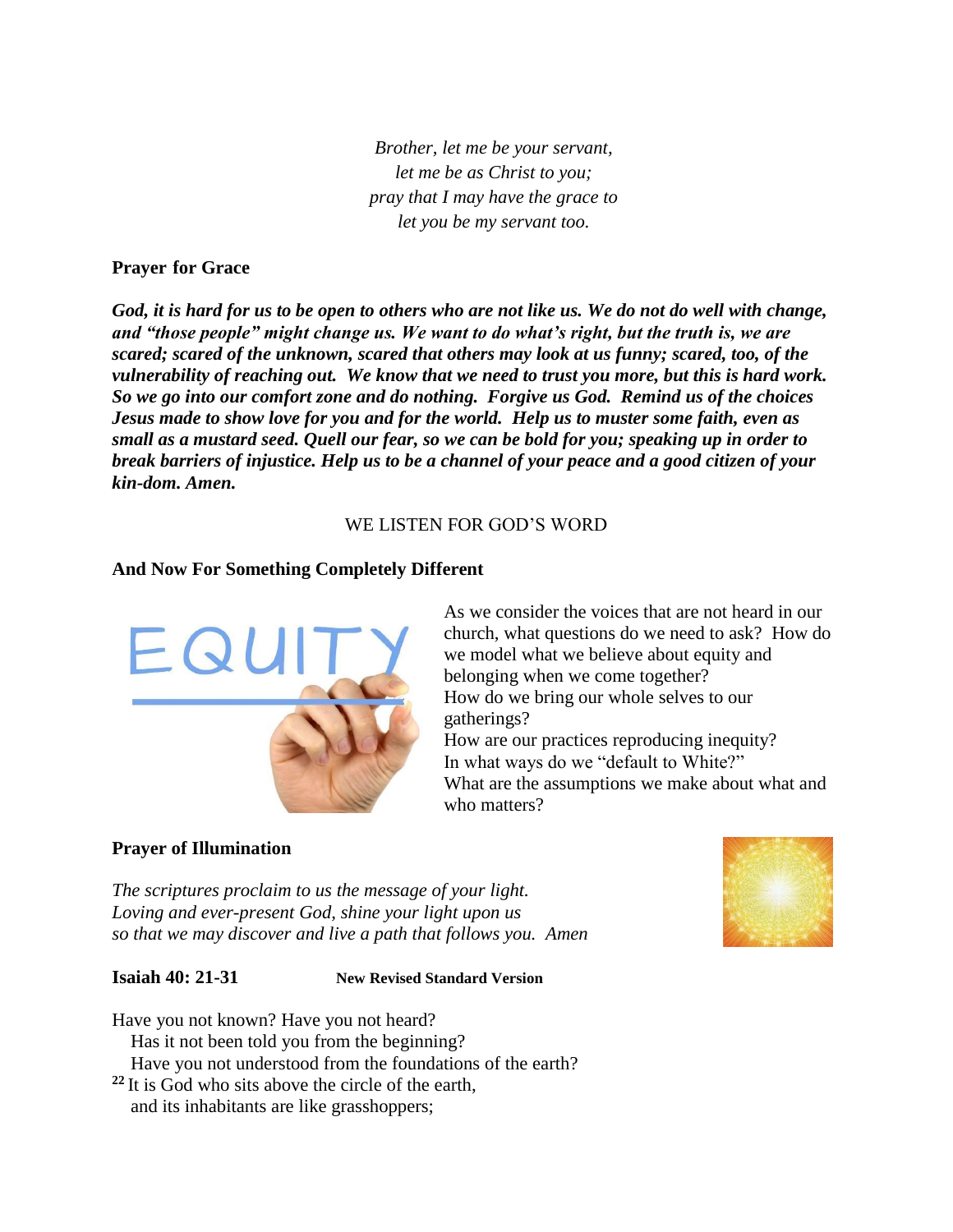who stretches out the heavens like a curtain, and spreads them like a tent to live in; **<sup>23</sup>** who brings royalty to naught, and makes the rulers of the earth as nothing. **<sup>24</sup>** Scarcely are they planted, scarcely sown, scarcely has their stem taken root in the earth, when God blows upon them, and they wither, and the tempest carries them off like stubble. **<sup>25</sup>** To whom then will you compare me, or who is my equal? says the Holy One. **<sup>26</sup>** Lift up your eyes on high and see: Who created these? The One who brings out their host and numbers them, calling them all by name; because God is great in strength, mighty in power, not one is missing. **<sup>27</sup>** Why do you say, O Jacob, and speak, O Israel, "My way is hidden from God, and my right is disregarded by my God"? **<sup>28</sup>** Have you not known? Have you not heard? God is the everlasting God, the Creator of the ends of the earth. God does not faint or grow weary; God's understanding is unsearchable. **<sup>29</sup>** God gives power to the faint, and strengthens the powerless. **<sup>30</sup>** Even youths will faint and be weary, and the young will fall exhausted; **<sup>31</sup>** but those who wait for God shall renew their strength, they shall mount up with wings like eagles, they shall run and not be weary, they shall walk and not faint.

### **Hymn On Eagle's Wings VU 808**

Words & Music: Michael Joncas © 1979, 1991 New Dawn Music

You who dwell in the shelter of our God, who abide in this shadow for life, say to the Lord: 'My refuge, my Rock in whom I trust.' *'And I will raise you up on eagle's wings, bear you on the breath of dawn, make you to shine like the sun, and hold you in the palm of my hand.*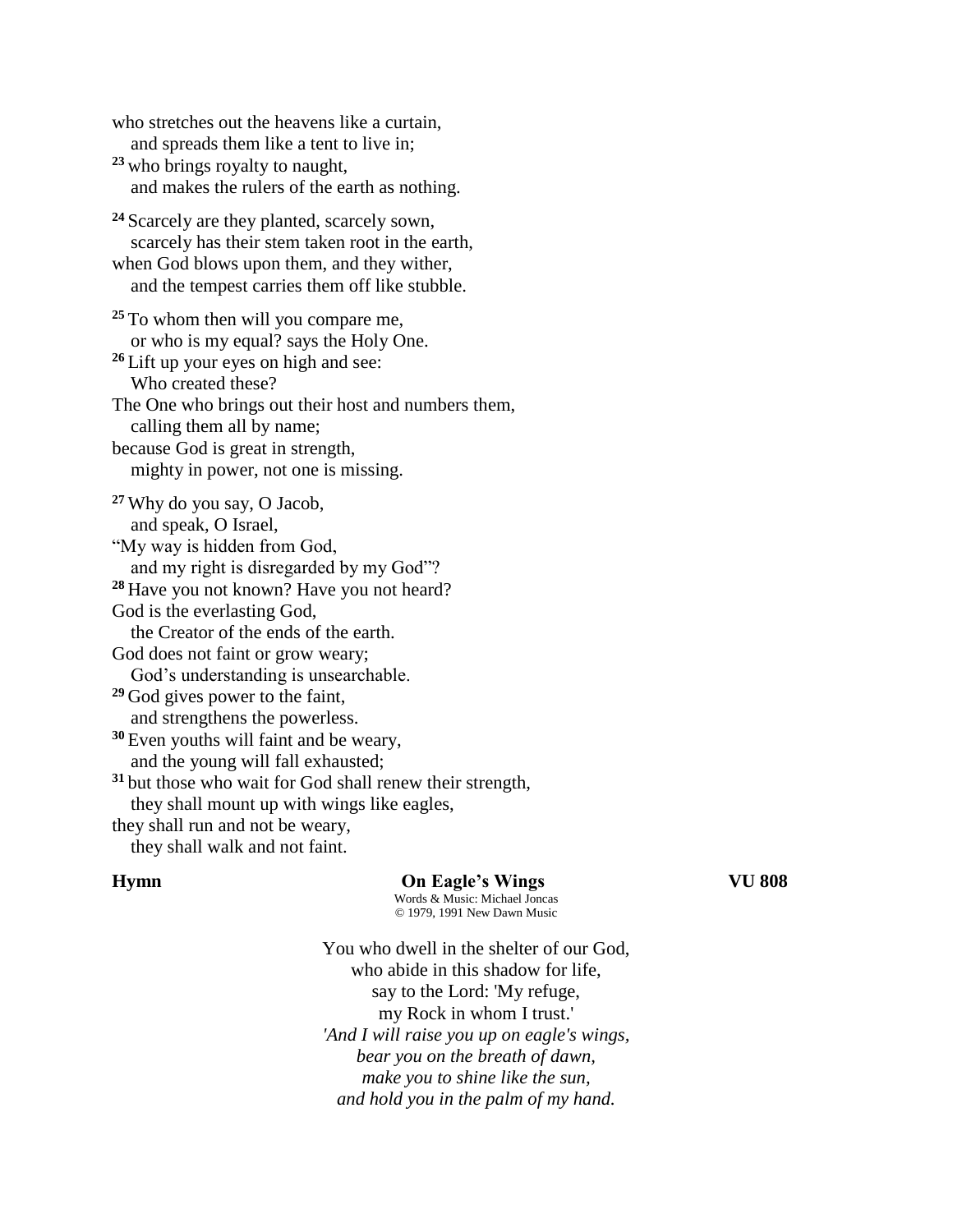The snare of the fowler will never capture you, and famine will bring you no fear: under God's wings your refuge, God's faithfulness your shield. *'And I will raise you up on eagle's wings, bear you on the breath of dawn, make you to shine like the sun, and hold you in the palm of my hand.'*

You need not fear the terror of the night, nor the arrow that flies by day; though thousands fall about you, near you it shall not come. *'And I will raise you up on eagle's wings, bear you on the breath of dawn, make you to shine like the sun, and hold you in the palm of my hand.'*

For to God's angels is given a command to guard you in all of your ways; upon their hands they will bear you up, lest you dash your foot against a stone. *'And I will raise you up on eagle's wings, bear you on the breath of dawn, make you to shine like the sun, and hold you in the palm of my hand.'*

**Mark 1: 29-39 New Revised Standard Version**

**<sup>29</sup>** As soon as they left the synagogue, they entered the house of Simon and Andrew, with James and John. **<sup>30</sup>** Now Simon's mother-in-law was in bed with a fever, and they told him about her at once. **<sup>31</sup>** He came and took her by the hand and lifted her up. Then the fever left her, and she began to serve them.

**<sup>32</sup>** That evening, at sunset, they brought to him all who were sick or possessed with demons. **<sup>33</sup>** And the whole city was gathered around the door. **<sup>34</sup>** And he cured many who were sick with various diseases, and cast out many demons; and he would not permit the demons to speak, because they knew him.

**<sup>35</sup>** In the morning, while it was still very dark, he got up and went out to a deserted place, and there he prayed. **<sup>36</sup>** And Simon and his companions hunted for him. **<sup>37</sup>** When they found him, they said to him, "Everyone is searching for you." **<sup>38</sup>** He answered, "Let us go on to the neighboring towns, so that I may proclaim the message there also; for that is what I came out to do." **<sup>39</sup>** And he went throughout Galilee, proclaiming the message in their synagogues and casting out demons.

These are Jesus' words for us to consider today. *Thanks be to God*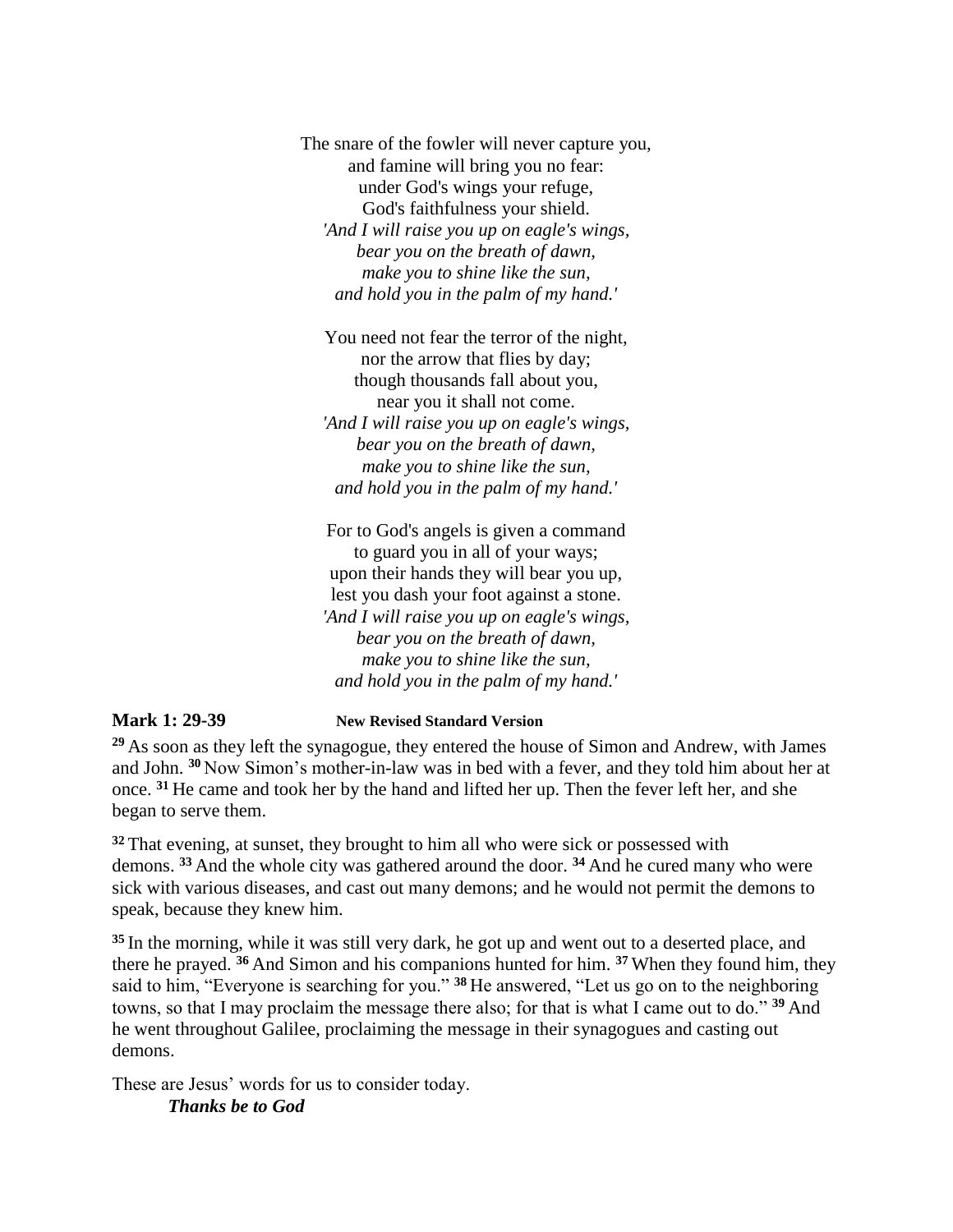**Sermon** White as Sin



**Hymn Hymn To Freedom** Music by Oscar Peterson Words by Harriette Hamilton Performed by the Virtual Choir of Leaside United Church

> When every heart joins every heart and together yearns for liberty, That's when we'll be free. When every hand joins every hand and together moulds our destiny, That's when we'll be free.

Any hour, any day, the time soon will come when all will live in dignity, That's when we'll be free.

When everyone joins in our song and together singing harmony, That's when we'll be free.

When every heart joins every heart and together yearns for liberty, That's when we'll be free. When every hand joins every hand and together moulds our destiny, That's when we'll be free.

Any hour, any day, the time soon will come when all will live in dignity, That's when we'll be free.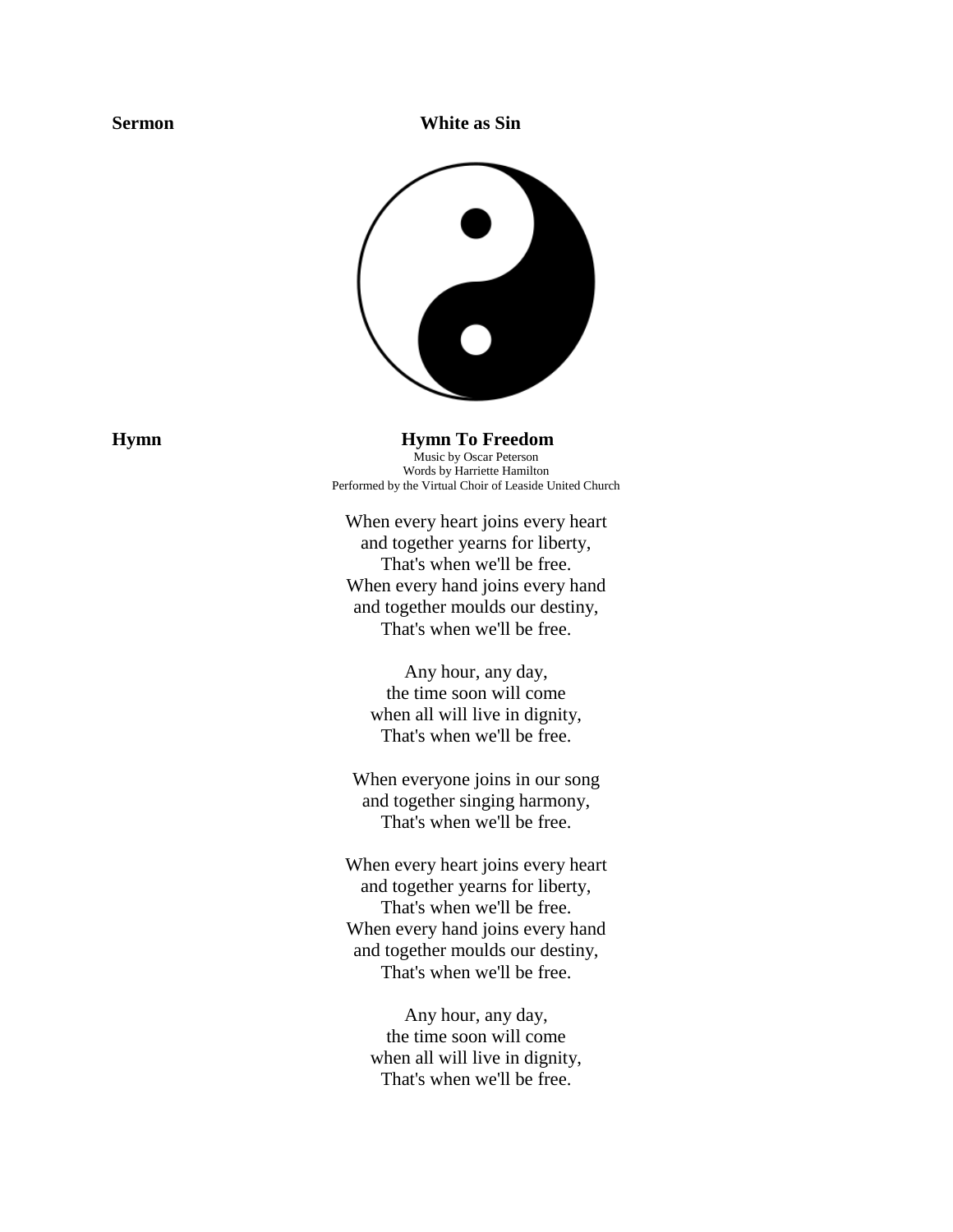When everyone joins in our song and together singing harmony, That's when we'll be free We'll be free.

### WE RESPOND TO GOD'S WORD



**Communion**

We are not alone…

…together we are so much stronger than apart and so we raise our voices in song:

### **Kingsfold Communion Set**

Words: © 2005 William S. Kervin and Paul Stott Music: traditional English/Irish melody

*O holy, holy, holy God, O God of time and space. All earth and sea and sky above bear witness to your grace. Hosanna in the highest heav'n, creation sings your praise. And blessed is the One who comes and bears your name always!*

We trust in God…

…And in the Spirit of the risen Christ, we sing together

*Sing Christ has died and Christ is risen, Christ will come again! Sing Christ has died and Christ is risen, Christ will come again!*

We remember

…We are not alone. Thanks be to God.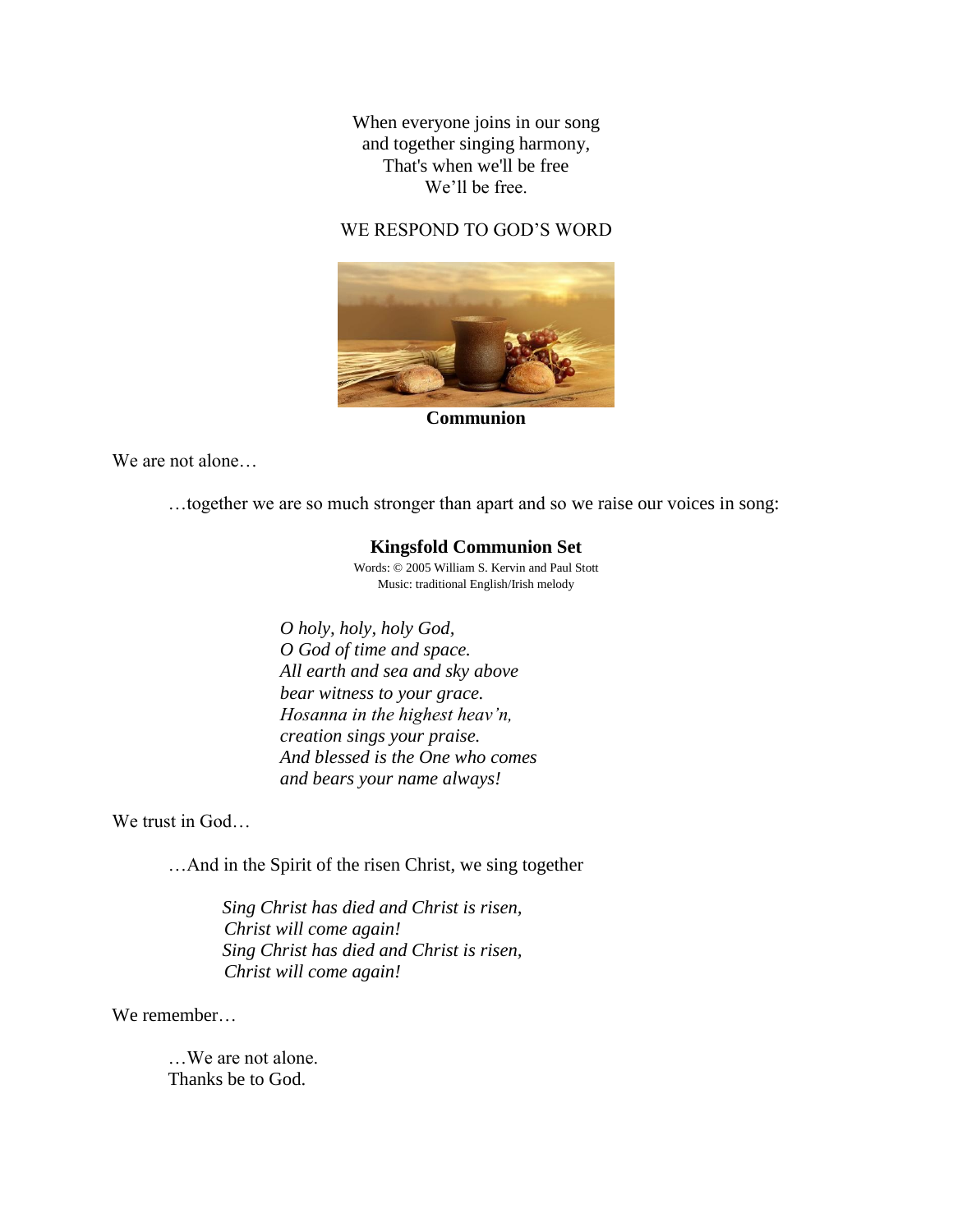*Amen, amen, O Holy One! Hosanna and Amen! Amen, amen, O Holy One! Hosanna and Amen!*

### **Prayer for Transformation**

Pour out your Spirit…

…the cup nourishes us to live in peace with one another. Amen.

*Communion is served…*

### **Prayer after Communion**

*As we are made new by these simple gifts, send us out by way of the broken, that we might be vessels of healing; for the oppressed, that we might enable freedom; for the hungry, that we might eat together; for the lonely, that we might be companions. Amen.* 

### **Stewardship Moment**



### **Prayers of the People**



*Our Father, who art in heaven, hallowed be thy name; thy kingdom come; thy will be done; on earth as it is in heaven. Give us this day our daily bread. And forgive us our trespasses, as we forgive those who trespass against us. And lead us not into temptation; but deliver us from evil. For thine is the kingdom, the power, and the glory for ever and ever. Amen.*

BLESSING AND SENDING FORTH

### **Closing Hymn When Hands Reach Out and Fingers Trace MV 136** Words & Music: Marty Haugen © 1987 G.I.A. Publications, Inc.

 *When hands reach out and fingers trace the beauty of a loved one's face,*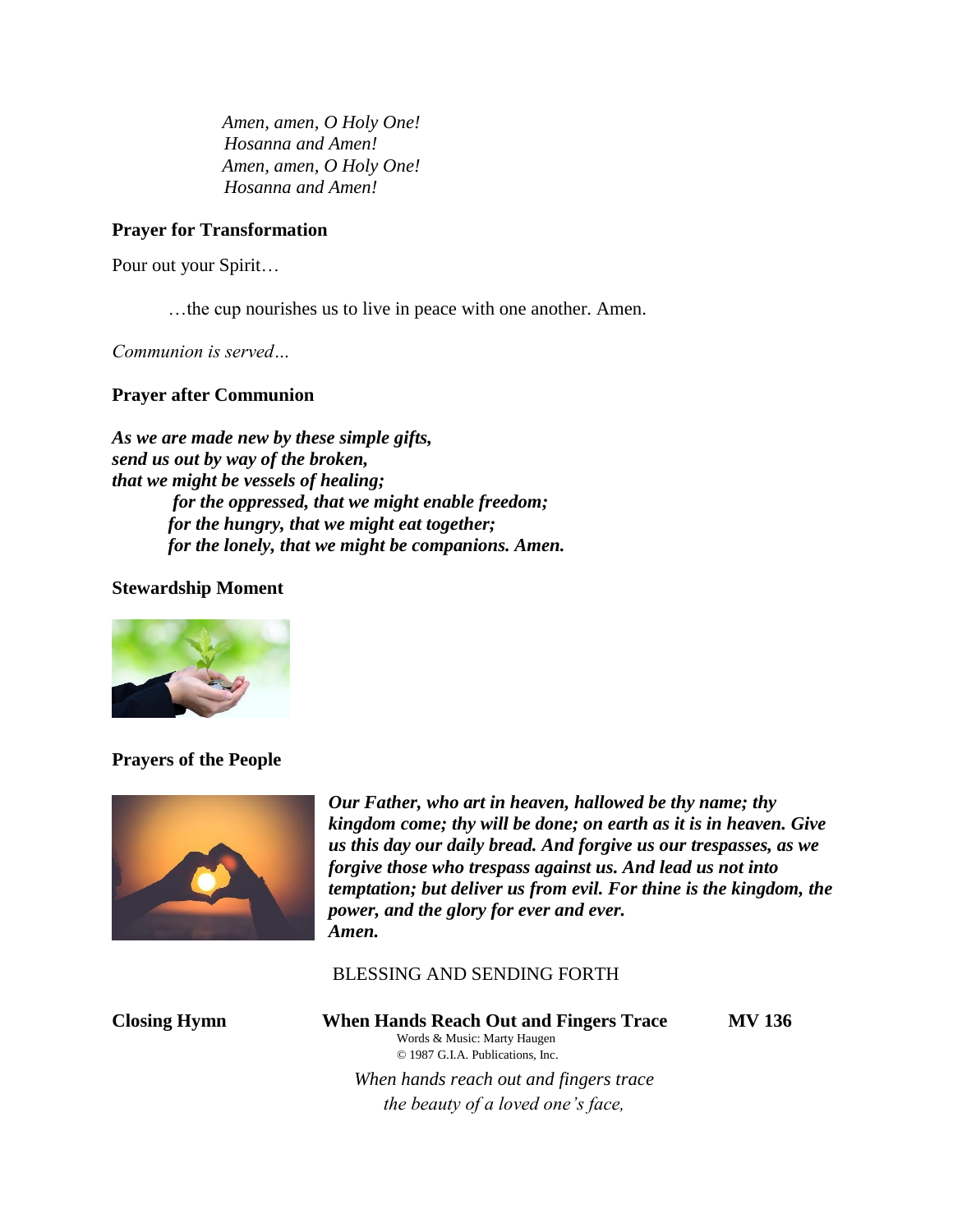*we thank you, God, that love relies on gifts of grace not seen with eyes.*

 *When fingers spell and signs express our prayer and praise and thankfulness, we thank you, God, that hands can sing; you bless the silent songs we bring.*

 *And when the ways we learn and grow are not the ways that others know, we thank you, God, that we have learned your love's a gift, and never earned.*

 *Your Spirit gives us differing ways to serve you well and offer praise. When all are joined as one, we'll be your able, strong community.*



**Postlude**

**Benediction & Commissioning**

Permission to reproduce lyrics and podcast/stream the music in this service obtained from ONE LICENSE, with license #A-737645. All Rights Reserved.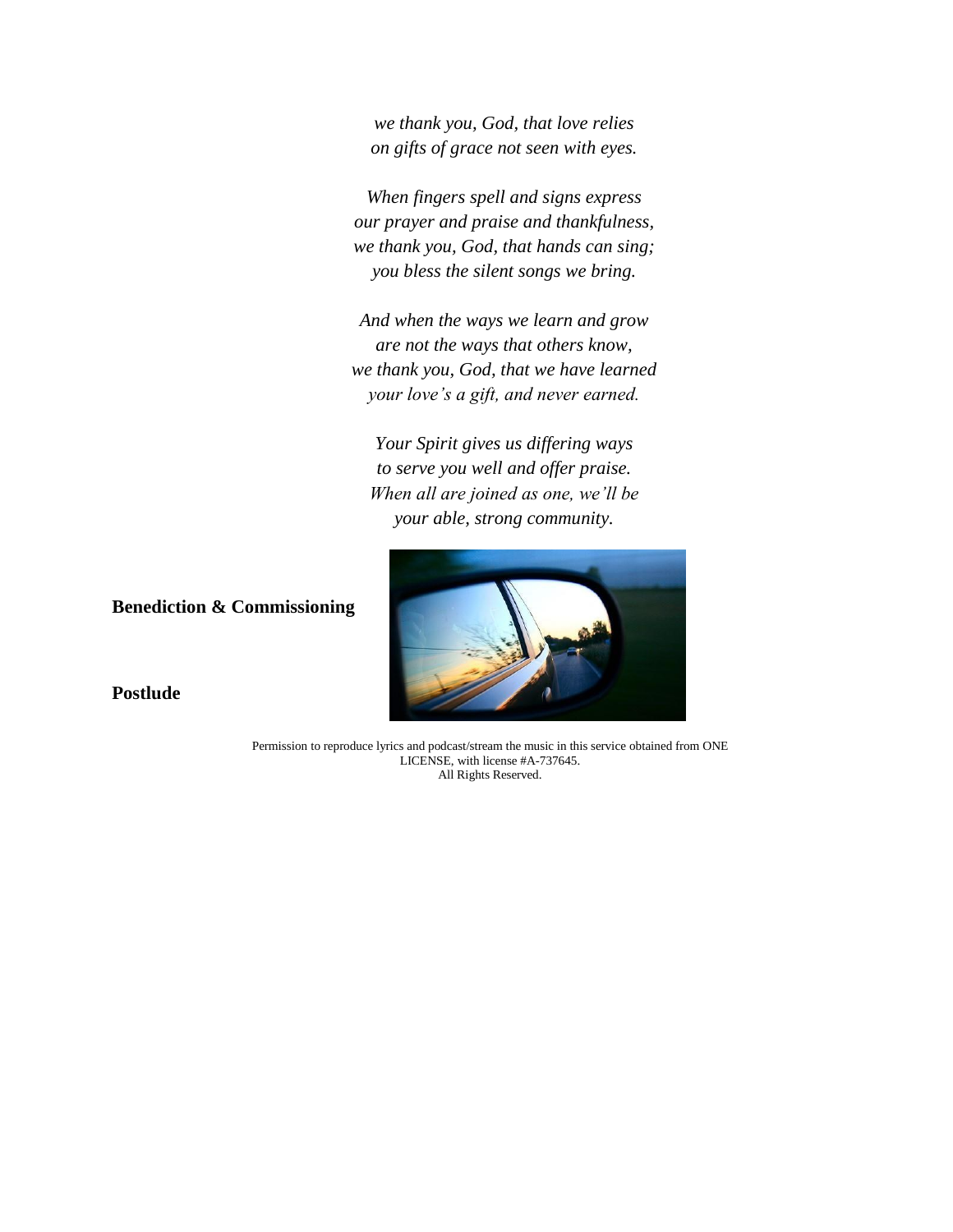### **Other Resources for Today**

# **United Church of Canada – Statement on Anti-Black Racism**

[gce\\_03\\_gce\\_statement\\_that\\_black\\_lives\\_matter.pdf \(united-church.ca\)](https://united-church.ca/sites/default/files/gce_03_gce_statement_that_black_lives_matter.pdf)

Broadview Magazine: What I Need from White People [What I need from white people right now | Broadview Magazine](https://broadview.org/what-i-need-from-white-people/)

Shining Waters Region Equity Committee Action Plan [Equity-Committee-Report.docx.pdf \(shiningwatersregionalcouncil.ca\)](https://shiningwatersregionalcouncil.ca/wp-content/uploads/2020/09/Equity-Committee-Report.docx.pdf)

## **Other Lectionary Readings**

### **Psalm 147**

**<sup>1</sup>** Praise God! How good it is to sing praises to our God; for God is gracious, and a song of praise is fitting. **<sup>2</sup>** God builds up Jerusalem; and gathers the outcasts of Israel. **<sup>3</sup>** God heals the broken hearted, and binds up their wounds. <sup>4</sup> God determines the number of the stars; and gives to all of them their names. **<sup>5</sup>** Great is our God, and abundant in power; with understanding beyond measure. **<sup>6</sup>** God lifts up the downtrodden; and casts the wicked to the ground. **<sup>7</sup>** Sing to God with thanksgiving; make melody to our God on the lyre. **<sup>8</sup>** God covers the heavens with clouds, prepares rain for the earth, makes grass grow on the hills. <sup>9</sup> God gives to the animals their food, and to the young ravens when they cry. **<sup>10</sup>** God's delight is not in the strength of the horse, nor is God's pleasure in the speed of a runner; **<sup>11</sup>** but God takes pleasure in those who fear him, in those who hope in God's steadfast love. **<sup>20</sup>** God has not dealt thus with any other nation; they do not know God's ordinances. Praise God!

### **1 Corinthians 9:16-23 New Revised Standard Version**

<sup>16</sup> If I proclaim the gospel, this gives me no ground for boasting, for an obligation is laid on me, and woe to me if I do not proclaim the gospel! **<sup>17</sup>** For if I do this of my own will, I have a reward; but if not of my own will, I am entrusted with a commission. **<sup>18</sup>**What then is my reward? Just this: that in my proclamation I may make the gospel free of charge, so as not to make full use of my rights in the gospel.